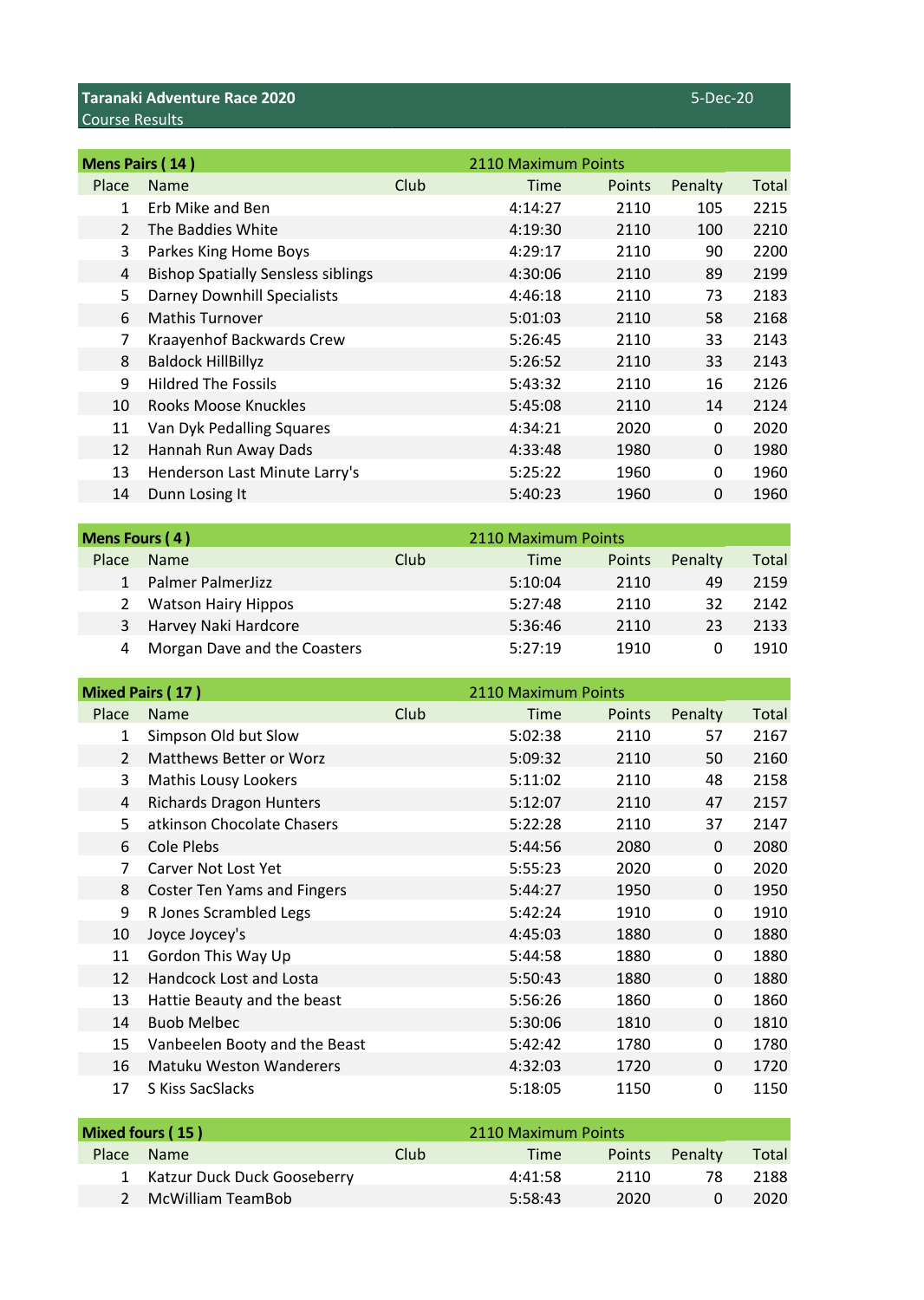| 3  | <b>Bowden Speed Theory</b>          | 5:52:54 | 1990 | 0      | 1990 |
|----|-------------------------------------|---------|------|--------|------|
| 4  | Perry Speedless                     | 5:10:31 | 1910 | 0      | 1910 |
| 5  | Worthngton Snap Crackle Pop & Amy   | 5:42:51 | 1910 | 0      | 1910 |
| 6  | Hancock You Wine some you Booze som | 5:49:39 | 1890 | 0      | 1890 |
| 7  | Cook Chafing the Dream              | 5:45:00 | 1880 | 0      | 1880 |
| 8  | O'Dea Bangers and Mash              | 5:53:35 | 1850 | 0      | 1850 |
| 9  | Plasmeyer Your Pace or Mine         | 5:55:11 | 1850 | 0      | 1850 |
| 10 | Steenson Its All in the Name        | 5:41:21 | 1830 | 0      | 1830 |
| 11 | Paaka Dunlop Insurance              | 5:56:17 | 1820 | 0      | 1820 |
| 12 | <b>Evans No Pressure</b>            | 6:09:48 | 1710 | $-100$ | 1610 |
| 13 | Holmes JAAM                         | 5:47:28 | 1540 | 0      | 1540 |
| 14 | Evans Goldilocks and 3 Fat Bears    | 6:18:21 | 1820 | $-280$ | 1540 |
| 15 | Hadley Tradies get the ladies       | 5:36:09 | 1510 | 0      | 1510 |

|                | <b>Womens pairs (17)</b>         |      | 2110 Maximum Points |        |          |       |
|----------------|----------------------------------|------|---------------------|--------|----------|-------|
| Place          | <b>Name</b>                      | Club | Time                | Points | Penalty  | Total |
| 1              | Drinkwater Blue eyed Blondies    |      | 4:45:27             | 2110   | 74       | 2184  |
| $\overline{2}$ | Webb Tortoise and Hare           |      | 5:21:02             | 2110   | 38       | 2148  |
| 3              | Rawlinson JoVick                 |      | 5:28:43             | 2110   | 31       | 2141  |
| 4              | Hunger Wendy s Team              |      | 5:29:14             | 2050   | $\Omega$ | 2050  |
| 5              | Adam Melon Shanks                |      | 5:30:48             | 1910   | $\Omega$ | 1910  |
| 6              | S West StreamLined               |      | 5:43:00             | 1910   | $\Omega$ | 1910  |
| 7              | Parker Last Minute               |      | 5:55:56             | 1880   | 0        | 1880  |
| 8              | Horning U and Me                 |      | 5:40:24             | 1800   | $\Omega$ | 1800  |
| 9              | <b>Cooper Twisted sisters</b>    |      | 5:54:22             | 1740   | 0        | 1740  |
| 10             | Webster Ellemich and Eener       |      | 5:49:51             | 1700   | $\Omega$ | 1700  |
| 11             | A Cornelias This Way Up          |      | 5:48:32             | 1580   | $\Omega$ | 1580  |
| 12             | jones Getting distracted B4 Xmas |      | 5:46:24             | 1500   | $\Omega$ | 1500  |
| 13             | <b>Fluke Magic Walkers</b>       |      | 5:34:22             | 1350   | 0        | 1350  |
| 14             | Twigley T nT                     |      | 5:40:11             | 1300   | $\Omega$ | 1300  |
| 15             | <b>Dickson Soul Sisters</b>      |      | 6:30:58             | 1720   | $-850$   | 870   |
| 16             | K Thomas Lost and Found          |      | 3:56:35             | 580    | $\Omega$ | 580   |
| 17             | Senior Damsels in De-stress      |      | 7:17:05             | 0      | 0        | 0     |

|                | Women's fours (17)                  |             | 2110 Maximum Points |              |              |
|----------------|-------------------------------------|-------------|---------------------|--------------|--------------|
| Place          | Club<br><b>Name</b>                 | <b>Time</b> | <b>Points</b>       | Penalty      | <b>Total</b> |
| 1              | McSweeny 42 Above                   | 5:22:53     | 2110                | 37           | 2147         |
| $\overline{2}$ | <b>McKinnon The Mangamahoes</b>     | 5:30:10     | 2110                | 29           | 2139         |
| 3              | Mahadevan Scrambled Legs            | 5:43:28     | 2080                | 0            | 2080         |
| 4              | Moore Rumbling Jaloppies            | 5:44:20     | 2050                | $\mathbf{0}$ | 2050         |
| 5              | Rung-Hansen Our Beanie saved our li | 5:18:30     | 1910                | $\mathbf{0}$ | 1910         |
| 6              | <b>White Runabout</b>               | 5:26:30     | 1880                | 0            | 1880         |
| 7              | Klenner Fueled by Coffee and Wine   | 5:35:23     | 1880                | $\mathbf{0}$ | 1880         |
| 8              | Nichols S.W.A.T.T                   | 5:41:02     | 1860                | 0            | 1860         |
| 9              | <b>Gower Weekend warriors</b>       | 5:40:28     | 1670                | $\mathbf{0}$ | 1670         |
| 10             | R Mather Not Lost                   | 6:04:37     | 1720                | -50          | 1670         |
| 11             | <b>Bond Just Cruizin</b>            | 5:52:52     | 1630                | $\mathbf{0}$ | 1630         |
| 12             | Fergus Wine Dine Finsih Line        | 5:52:37     | 1520                | $\Omega$     | 1520         |
| 13             | Morgasn Toko Rookies                | 5:47:59     | 1480                | 0            | 1480         |
| 14             | Cruikshank Wonder Women             | 5:48:04     | 1230                | $\Omega$     | 1230         |
| 15             | Derham Shake Rattle Roll & Rock     | 5:39:58     | 1190                | 0            | 1190         |